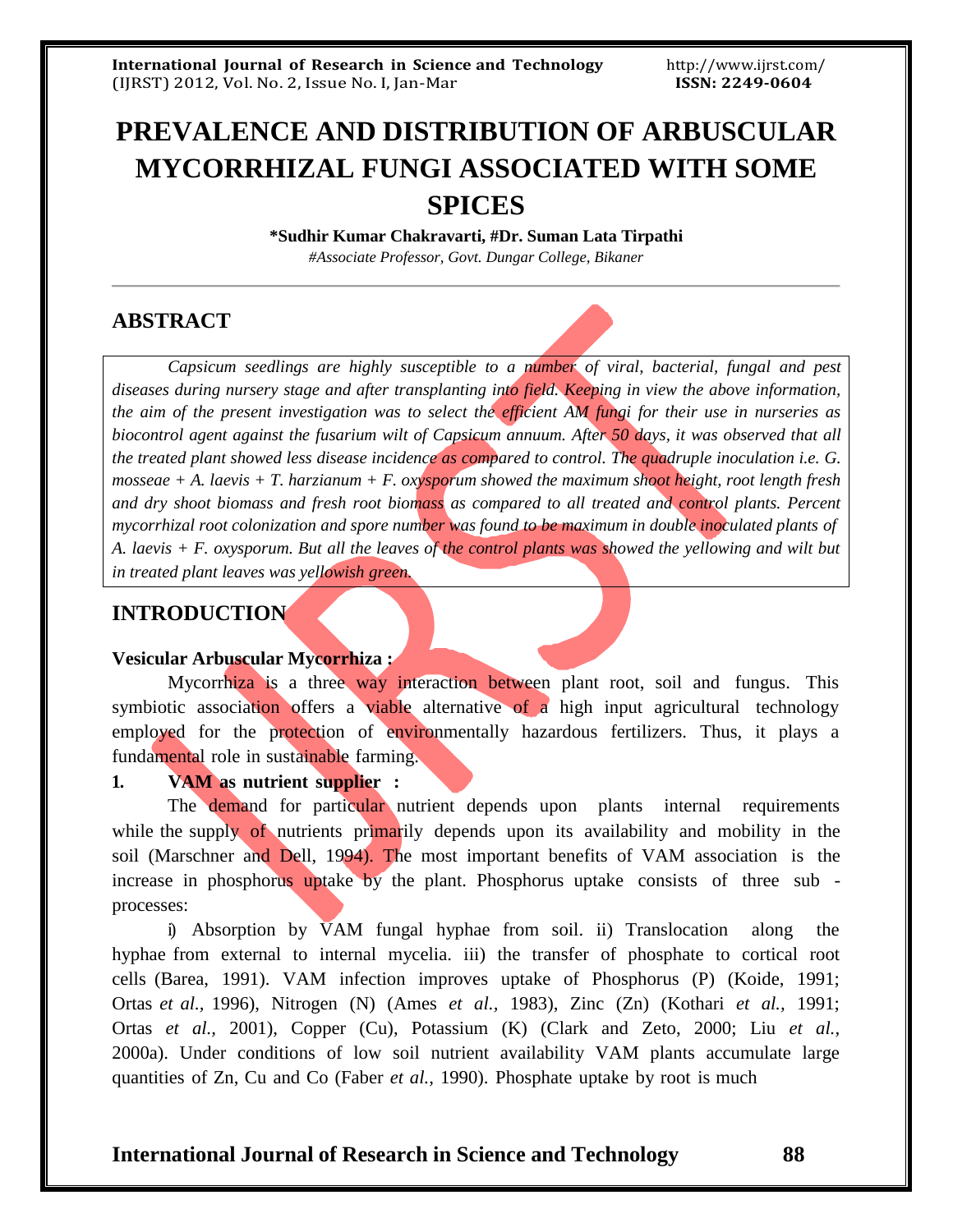#### **International Journal of Research in Science and Technology** (IJRST) 2012, Vol. No. 2, Issue No. I, Jan-Mar

faster than diffusion of ions to the absorption surfaces of the root (Bhat and Kaveriappa, 2007). Thus, phosphate depletion zone forms around the plant root. The mycorrhizal hyphae invade the phosphate depletion zone into soil for several cms. Thus, the plant is able to exploit nutrient beyond the nutrient depleted area where root cannot thrive (O'Keefe and Sylvia, 1992). Mycorrhizal fungi can also improve absorption of N from mineral fertilizers and transporting to the host (Ames *et al.,* 1983; Johansen *et al.,* 1993). Its transport and absorption can also increase biomass production in soils with low potassium, calcium and magnesium (Liu *et al.,* 2002).

#### **2. Effect of VAM on Drought :**

Drought resistance of plants can be improved by VAM colonization (Bethlenfalvay *et al.,* 1988). VAM inoculated seedling can withstand transplant shock and are more resistant to wilting. VAM fungi exert this influence by increasing the transpiration rate and lowering the stomatal conductance (Auge *et al.,* 1987 a,b) under drought conditions. Tinkler (1984) indicated the many possible reasons for the enhanced water and nutrient uptake rates by mycorrhizal plants. It is because of better distribution of absorbing hyphal network, more favourable geometry of hyphae in comparison to roots, greater surface area and increased functional longevity, chemical alteration in soil rhizosphere, alternative rhizosphere microbial population, uptake kinetics, greater hydraulic conductivities, lower transpiration rates per unit of leaf area, extraction of water from soil to lower water potential and more rapid recovery from water stress.

In watermelon (*Citrullus lunatus*) mycorrhizal colonization was found to improve not only the plant yield and water use efficiency, but also the quality of the fruit (Kaya *et al.,* 2003).

# **3. VAM fungi as bioremediation of heavy metals :**

AM fungal strains tolerant to heavy metals has provided evidence for their rapid adaptation to contaminated soils. Cadmium tolerant *Glomus mosseae* was responsible for uptake, transport and immobilization of cadmium (Joner and Leyval, 1997). *Glomus caledonicum* seems to be promising mycorrhizal fungus for bioremediation of heavy metal contaminated soil (Liaq *et al.,* 2003). Under an elevated lead (Pb) condition, mycorrhizae could promote plant growth by increasing P uptake and mitigate Pb toxicity by sequestrating more Pb in roots (Chen *et al.,* 2005). Copper (Cu) was absorbed and accumulated in the extra radical mycelium of three isolates as observed in study with *Glomus* species (Gonzalez-Chavez *et al.,* 2002). The synergistic effects of *Trichoderma koningii* and AM fungi on the effectiveness of plant resistance to heavy metal in soil have been proved (Wang *et al.,* 2007; Ray and Adholeya, 2006; Al-Garni, 2006; Gohre and Paszkowski, 2006; Gaur and Adholeya, 2004; Lakshmipathy *et al.,* 2004; Arrigada *et al.,* 2004; Srinath *et al.,* 2003; Fracchia *et al.,* 2000).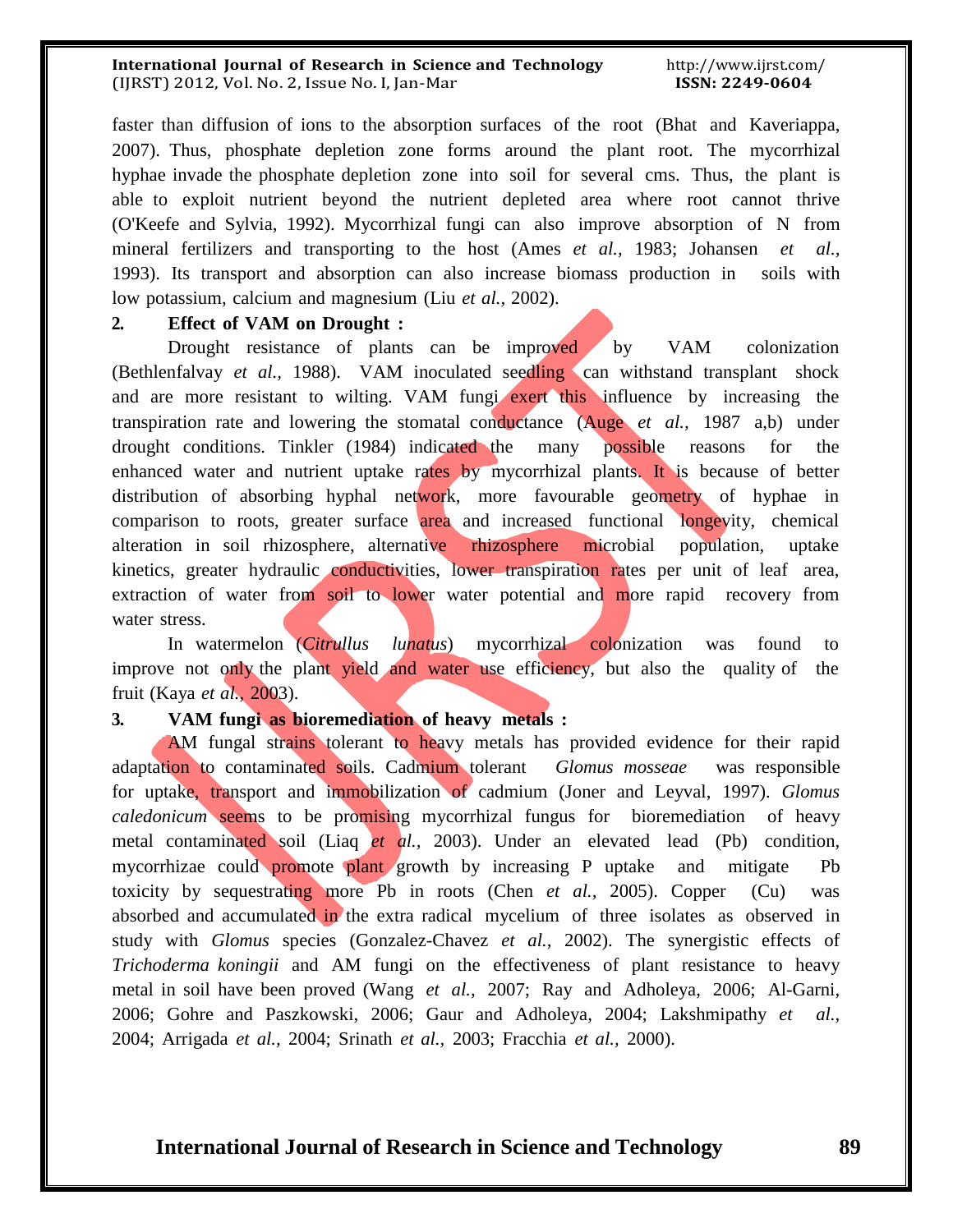#### **4. VAM as bioprotector:**

Mycorrhizal fungi act as a bioprotector to the root system from attack of pathogenic fungi. The mechanism include –

i) Development of a mechanical barrier to infection by pathogens. ii) Production of antibiotic compounds that suppress the pathogen. iii) Competition for nutrients with the pathogen, including production of siderophores. iv) Induction of generalized host defense mechanism. The presence of VAM fungi increase the tolerance of some plants to nematodes and to *Fusarium, Phytophthora, Rhizoctonia* and other plant pathogens. In pine seedling, the fungus mantle has been found to restrict the penetration of *Phytophthora cinnamomi. Glomus fasciculatum* has been used to control damping off caused by *Pythium* (Kavitha *et al.,* 2004). Root pathogen of black pepper was suppressed using mycorrhizae (Anandraj, 2007). Besides these VAM fungi are also known to reduce bacterial diseases. They acts as the biocontrol agents.

#### **5. Effect of VAM on soil fertility and stabilization:**

The fungal component involves, the fungal structure within the cell of the root and the extra radical mycelium in the soil. The later may be extensive under some conditions, but does not form any vegetative structures (Smith and Read, 1997). Extrametrical hyphae of mycorrhizal fungi bind soil particles and thereby improve soil aggregation. An immunoreactive glycoprotein termed "glomalin" (Wright *et al.,* 1996) is secreted by the extra radical hyphae and play a significant role in the production and maintenance of macro aggregates formed by plant root, mycorrhiza and soil particles.

VAM play a critical role in the formation of stable soil aggregates i.e., crucial for soil conservation especially in eroding soil (Dodd, 2000; Mukerji *et al.,* 1996; Manoharachary and Reddy, 1995). AMF have been shown to improve productivity in soil of low fertility (Jeffries, 1987) and are particularly important for increasing the uptake of slowly diffusing ions such as PO<sup>4</sup> 3- (Jacobsen *et al.,* 1992), immobile nutrient such as P, Zn and Cu (Lambert *et al.,* 1979; George *et al.,* 1994; George *et al.,* 1996; Ortas *et al.,* 1996; Liu *et al.,* 2002). Other nutrient such as cadmium (Guo *et al.,* 1996).

# **REVIEW OF LITERATURE :**

*In Capsicum annuum,* non VAM plant ceased growing after 4 to 5 weeks whereas VAM inoculated plant increased in weight by 41 -188% and fruit development was delayed in all non-VAM plants as compared with VAM ones (Haas *et al.,* 1985). Suppression of damping off by AMF has been reported in cucumber (Rosendahl and Rosendahl, 1990), ginger (Josph, 1997) and pepper (Odebode *et al.,* 1997).

Nelson and Achar, (2001) reported the occurrence of VAM fungi on *Brassica oleraceae* for the first time and observed plant biomass, growth and phosphorus uptake were increased by all VAM fungi. Field trials were conducted in 1988 and 1989 to increase growth response, yield and vesicular-arbuscular mycorrhizal (VAM) fungi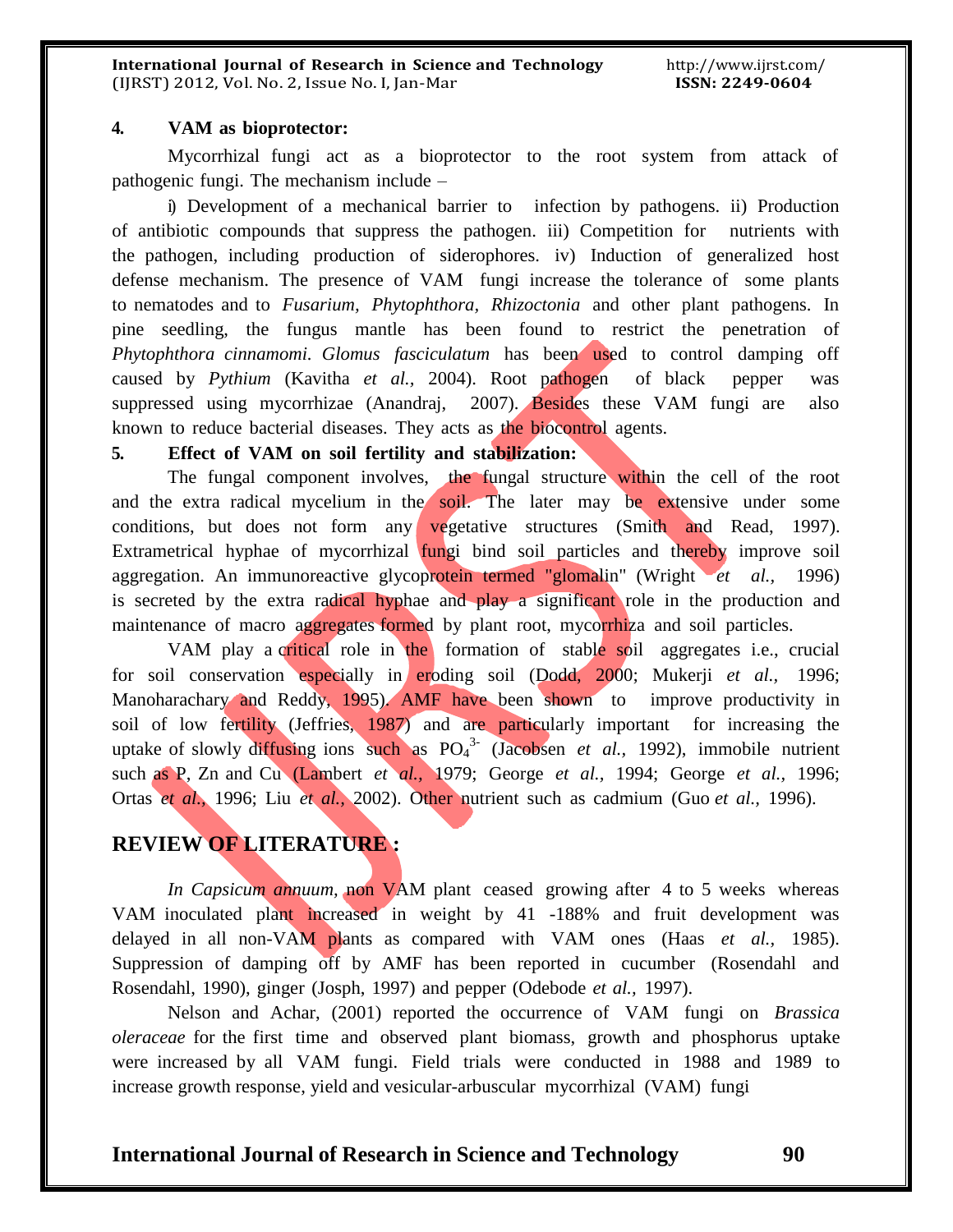colonization of cotton (*Gossypium hirsutum*), onion (*Allium cepa*) and pepper (*Capsicum annuum*) in non fumigated soil and it was found that fresh weight of all the crops were highest in VAM inoculated a non fumigated soil (Afek *et al.,* 1991).

In 1999, Aguilera-Gomez and his coworker found that leaf area, leaf number, shoot, root, fruit mass and reproductive growth increased in VAM plants compared to non VAM plants and root colonization was also higher at lower P concentration, while sporulation was unaffected. VAM fungi are more abundant in cultivated land than virgin soil (Mosse and Bowen, 1968; Chaudhury and Panja, 2007). AMF along with other diazotrophs like *Rhizobium leguminosorum* has been reported in common bean in reducing root rot pathogen (*Fusarium solani*) (*Das et al.,* 1997) and in *Vicia faba* in reducing *Botrytis fabae* infection (Rabie, 1998). Even though dual inoculation of AMF and *Azospirillum* could supress the damping off in chilli (Kavitha *et al.,* 2003). Foot rot of black pepper (*Piper nigrum* L.) caused by a soil borne *Phytophthora capsici* (Sarma *et al.,* 1994) and *P. capsici* infection has been biologically controlled by *Trichoderma harzianum* (Sarma *et al.,* 1997). The root rot or wilt of *Coleus forskohlii* caused by *Fusarium* sp. has been controlled by using three biocontrol agents viz., *Glomus mosseae, Pseudomonas fluorescens, Trichoderma viride.* The same treatment also resulted in maximum growth, yield and root forskolin conc. of *Coleus* (Boby and Bagyaraj, 2003). Kapoor *et al.,* (2002) found that the inoculation of two AM fungi *Glomus macrocarpum* and *Glomus fasciculatum* increased the plant growth and conc. of essential oil upto 90% in *Anethum graveolens* and 72% in *Trachyspermum ammi* over control. *Glomus macrocarpum* was more effective than *G. fasciculatum.* In 2004, Kapoor and his coworkers further reported that mycorrhization of these two AM fungi also increased the conc. of essential oils in *Coriandrum sativum* upto 40%. In 2007, Toussaint and his co workers investigated that *Glomus caledonium* increased rosmaric and caffeic acid production in the shoots of *Ocimum basilicum* and *G. mosseae* also increased caffeic acid conc. in *Ocimum basilicum.* Charron *et al.,* (2001) conducted an experiment to study the response of AM fungi and revealed that bulbs of onion inoculated with *Glomus versiforme* were better in yield than those with *G. intraradices.* Sreeramulu (1999) studied the effect of AMF in mineral nutrition of Cardamom seedling and observed increase in seedling growth through increased uptake of plant nutrients. Lewis *et al.,* (1990) has emphasized the role of competition in biological control of *Rhizoctonia solani* by *Trichoderma* species. Azcon-Aguilar *et al.,* (1979) found that inoculation with *G. mosseae* not only affected plant growth and nutrition in *Medicago sativa,* but also enhanced activity of *Rhizobium.* Khaliq and his co-workers in (2001) revealed that the shoot biomass of peppermint ( *Mentha piperita)* increased when inoculated with *G. fasciculatum* (145.3%), *G. aggregatum* (131.1%) and *G. mosseae* (87.8%) in comparison to control. *Trichoderma harzianum* and *T. viride* were reported to be effective in controlling the anthracnose fungus *Colletotrichum capsici* (Khamer *et*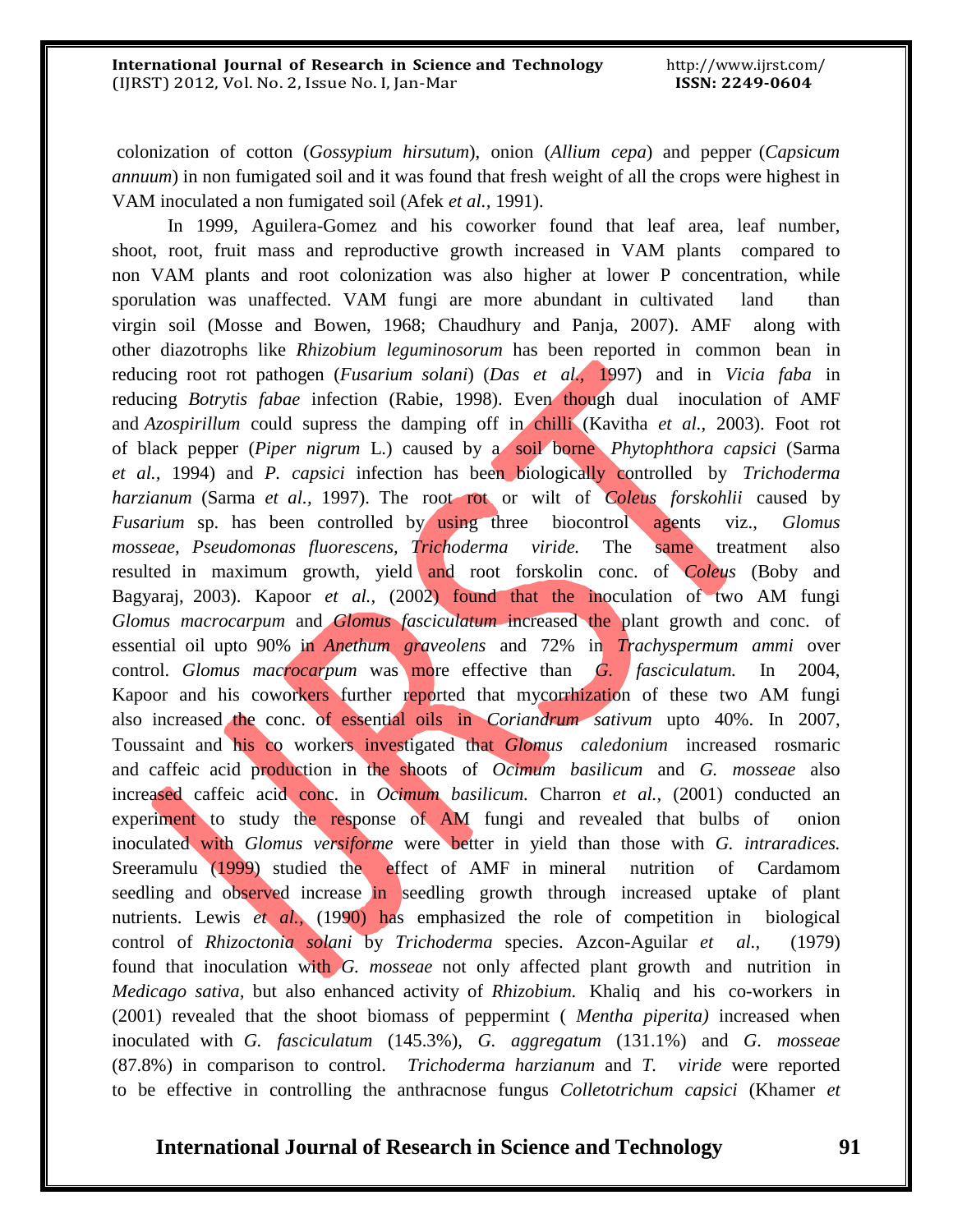#### **International Journal of Research in Science and Technology** (IJRST) 2012, Vol. No. 2, Issue No. I, Jan-Mar http://www.ijrst.com/ **ISSN: 2249-0604** *al.,* 1990). Furlan and Cardou (1989) found that in onion nitrogen fertilization stimulate root colonization and spore production while plant fertilized with K and phosphorus

reduces root colonization and spore production. The biomass of endomycorrhizal plants is higher than non-mycorrhizal plants. Though the occurrence of symbiotic colonizationof AM fungi is well documented by several workers in different parts of India and further from review of literature it is clear that large number of workers have done work on different aspects of AM fungi. But little work has been done on the biodiversity of AM fungi in spices and their use in better yield of *Capsicum annuum.* Keeping in viewall these important aspects, the present investigation includes the AM association of some spices from Kurukshetra and its adjoining area with special emphasis on *Capsicum annuum.*

#### *Capsicum annuum*

Chillies are grown throughout the world, but native of America. It is grown extensively in India and especially in South India. The word chilli which is of Mexican origin is still under usage in India. In India, chilli was introduced by the Portuguese during the seventeenth century at Goa from which it spread to other tropical countries. It is grown in both rabi and kharif seasons.

Indian Chillies reach over 90 countries in the world. During 2000 -01, 61000 million tones of chillies valued at Rs. 195.25 crores was exported from India, earning a foreign exchange of 13% of spices.

# **RESULT AND DISCUSSION**

In present investigation, soil and root samples of the selected plants collected from different parts of Kurukshetra and its adjoining areas for studying mycorr hizal status and spore biodiversity of AM fungi. Presence of mycorrhizal root colonization was observed in terms of mycelium, arbuscules and vesicles. During root sample studies, mycelium of H and Y-shaped and parallel shaped was observed (Plate 3.5) and vesicles of various shapes like oval, elongated and rounded were observed (Plate 3.6). In studied plants, root colonization ranged from zero to 95.66 percent. Among studied families Liliaceae, Lamiaceae, Fabaceae, Apiaceae and Zingiberaceae (*Curcuma longa*) showed maximum root colonization, Solanaceae and Lauraceae showed average mycorrhizal root colonization, Rutaceae and Zingiberaceae ( *Elettaria cardamomum*) were observed to be least mycorrhizal and Brassicaceae were observed to be non-mycorrhizal. Maximum root colonization ranged from 55-100%, average from 40-55% and least from 10-40%.

Only one plant which was lacking mycorrhizal root colonization was *Brassica compestris. Allium sativum* showed  $95.66 \pm 5.131$  percent of mycorrhizal root colonization followed by *Mentha arvensis* (85.66  $\pm$  5.131), *Allium cepa* (71  $\pm$  2.645), *Trigonella- foenum-graceum* (69.86  $\pm$  3.202), *Foeniculum vulgare* (68  $\pm$  7.211),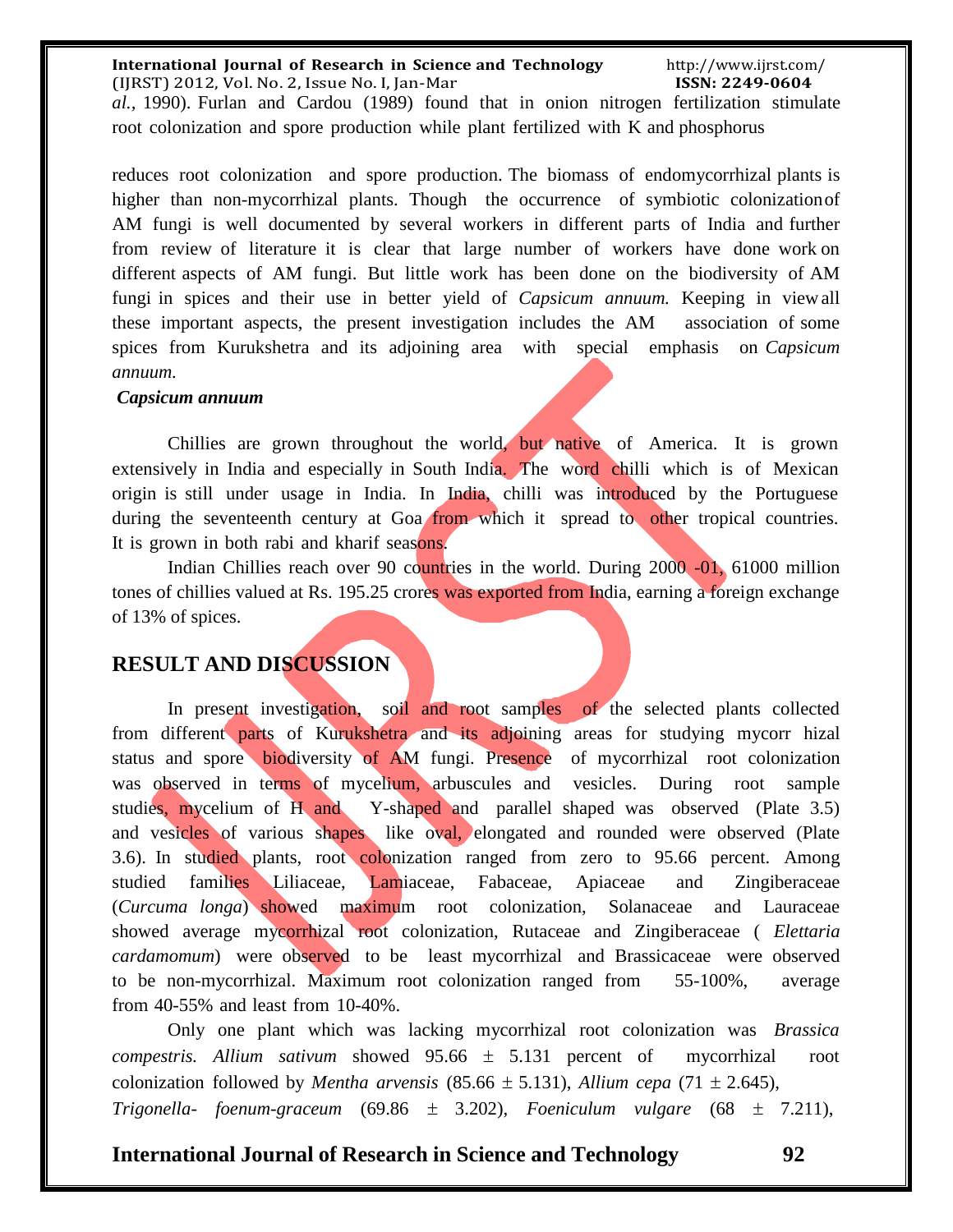#### **International Journal of Research in Science and Technology** (IJRST) 2012, Vol. No. 2, Issue No. I, Jan-Mar http://www.ijrst.com/ **ISSN: 2249-0604** *Curcuma longa* (61.66  $\pm$  10.408), *Coriander sativum* (60.33  $\pm$  4.509) *Capsicum annuum* (55 ± 5), *Cinnamomum tamala* (51.33 ± 10.263), *Murraya koenigii* (35.66 ±

5.131) and *Elettaria cardamomum*  $(20 \pm 10.583)$  respectively.

For each spice plant sample, 50 gm of rhizospheric soil sample were processed and AM spore number present in soil sample were counted (Table 3.1). The spore number ranged from 73.66 to 459 spores per 50 gm to the rhizospheric soil. The highest spore count was observed in *Allium cepa* (459  $\pm$  9) followed by *Cinnamomum tamala* (339.33 14.502), *Murraya koenigii* (326.33 7.371), *Foeniculum vulgare*

 $(325 \pm 13)$ , *Allium sativum*  $(313 \pm 12.529)$ , *Elettaria cardamomum*  $(285.66 \pm 8.504)$ , *Brassica compestris*  $(284.33 \pm 12.096)$ , *Trigonella-foenum-graceum*  $(266.66 \pm 7.505)$ , *Mentha arvensis* (223.66 ± 7.767), *Coriander sativum* (222 ± 13.74), *Capsicum annuum* (112  $\pm$  11.357) and *Curcuma longa* (73.66  $\pm$  7.571) respectively.

The growth of AM fungi and variation in the percentage of AM root colonization may be due to the effect of host chemicals (Rahman *et al*., 2003).

In the present study, plants showing 95.66 percent AM root colonization had fewer no. of AM spore as compared to plants showing 35.66 percent AM root colonization. On the other hand plant like *Brassica compestris* showed zero percent mycorrhizal root colonization but had  $284.33$  spore number. So, there is no co-relation between the AM spore number and mycorrhizal root colonization.

Similar findings were also reported by Kumar *et al*., 2000; Sharma, 2004 and Radhika and Rodrigues, 2005. In 1996, Stutz and Morton reported that the relationship between sporulation and colonization varies with different species as well as host and soil nutrient level. In this investigation, high level of AMF colonization and average number of sporulation and vice-versa was found. This may be due to inadequate fungal biomass and poor root development (Gazey *et al*., 1992).

In the present study five genera of AM fungi were present i.e. *Acaulospora, Gigaspora, Glomus, Sclerocystis* and *Scutellospora* (Table 3.2, Plate 3.1, 3.2, 3.3 and 3.4). The sixth genus *Entrophospora* was not reported from the selected spice plants under study. Maximum AM spore biodiversity was reported in *Allium sativum.* Among

12 plants, *Glomus* species were found predominant species present in 10 plants followed by *Acaulospora* and *Gigaspora* both species present in 7 plants, *Sclerocystis* in 2 plants and *Scutellospora* in only *Allium sativum* plant. Of the *Glomus* species, *G. aggregatum* were the most predominant species shown by 3 plants followed by *G. segmentatum* shown by 2 plants. In the present study, 8 species of *Glomus,* 6 species of *Acaulospora*, 2 species of *Gigaspora* and one species of *Sclerocystis* were reported. Other unidentified species of *Glomus, Acaulospora, Gigaspora, Sclerocystis* and *Scutellospora* were also reported.

Thus the genus *Glomus* appears to be the most dominant followed by *Acaulospora, Gigaspora, Sclerocystis* and *Scutellospora* respectively. Similar with the findings of Mosse and Hayman, 1971, Abbott and Robson, 1991, Gupta *et al*., 2003, Chaturvedi *et al*., 2007. Zang *et al*., 1998b; Gai and Liu 2003, reported that *Glomus* appears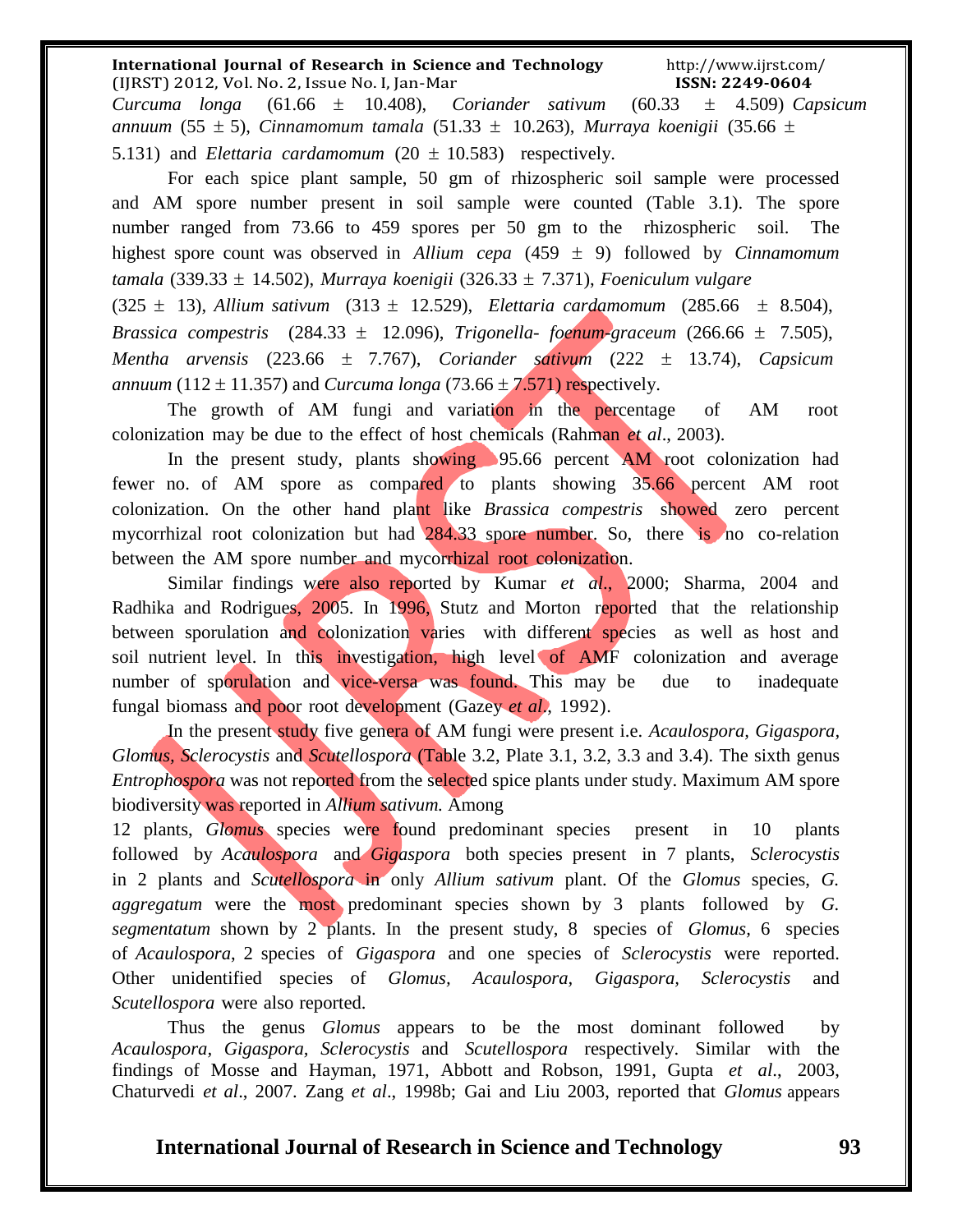#### **International Journal of Research in Science and Technology**

(IJRST) 2012, Vol. No. 2, Issue No. I, Jan-Mar to dominate in alkaline and neutral soils while *Acaulospora* sporulates more abundantly in acid soils. Zang *et al*., (1999) reported that *Acaulospora* species being more frequent in latosols, lateritic red earths, or paddy soils and *Gigaspora* and *Scutellospora* species being more common in brown soils or paddy soils.

AM spores isolated from the rhizospheric soil of the spice plants is depicted in table 3.2 and plate  $3.1 - 3.5$ .

# **REFERENCES**

- 1. Abada, K.A., 1994. Fungi causing damping off and root rot on sugar-beet and their biologicalcontrol with *Trichodema harzianum.* Agri. Ecosyst. Env., **51(3):** 333-337.
- 2. Abbott, L.K. and Robson, A.D. 1991. Factor influencing the occurrence of vesicular arbuscularmycorrhizae. Agri. Ecosyst. Env., **35:** 121-150.
- 3. Adholeya, A. and Gaur, A. 1994. Estimation of VAM fungal spores in soil. Mycorhiza News, **6(1):** 10-11.
- 4. Afek, U., Menge, J.A. and Johnson, E.L.V. 1991. Interaction among mycorrhizae, soil solarization, metalaxyl and plants in the field. Plant Dis., **75:** 665-671.
- 5. Aggarwal, A., Parkash, V., Sharma, D. and Shama, S. 2004. Ethnobotanical studies on somewild plants of lower hills of Himachal Pradesh. Applied Botanical Abstracts, **24(2):**  135- 146.
- 6. Aggarwal, A., Parkash, V., Sharma, D. and Sharma, S. 2005. Vesicular arbuscular mycorrhizal (VAM) aids in growth of *Prosopis juliflora* and *Tecomella undulata* in arid/semi arid climate. J. Mycol Pl. Pathol., **35(1):** 184-187.
- 7. Aguilera-Gomez, L., Davis, F.T., Olalde-Portugal, V., Duray, S.A. and Phavaphutanon, L. 1999. Influence of Phosphorus and Endomycorrhiza (*Glomus Intraradices*) on gas exchange and plant growth of Chile ancho pepper (*Capsicum annuum* L. Cv. San Luis). Photosynthetica, **36:** 441-449.
- 8. Al-Garni, S.M.S. 2006. Increased heavy metal tolerance of cowpea plants by dual inoculation of an arbuscular mycorrhizal fungi and nitrogen-fixer *Rhizobium* bacterium. African J. Mycol. and Biotech., **5(2):** 139-142.
- *9.* Al-Momany, A. and Al-Radded, A. 1988. Effect of vesicular-arbuscular mycorrhizal on *fusarium* wilt of tomato and pepper. Alexandria J. Agri. Res., **33:** 249-261.
- 10. Al-Raddad, A. 1995. Mass production of *Glomus mosseae* spores. Mycorrhiza, **5 :** 229-237. Ames, R.N. and Schneider, R.W. 1979. *Entrophospora* a genus in the Endogonaceae. Mycotaxon, **8 :** 347-352.
- 11. Ames, R.N., Reid, C.P.P., Porter, K.K. and Cambardella, C. 1983. Hyphal uptake and transport of nitrogen from two 15 N-labelled sources by *Glomus mosseae*, a vesiculararbuscular mycorrhizal fungi. New Phytol., **95:** 381-396.
- 12. Anandaraj, M. 2007. Mycorrhiza for growth enhancement and pathogen suppression in epper.